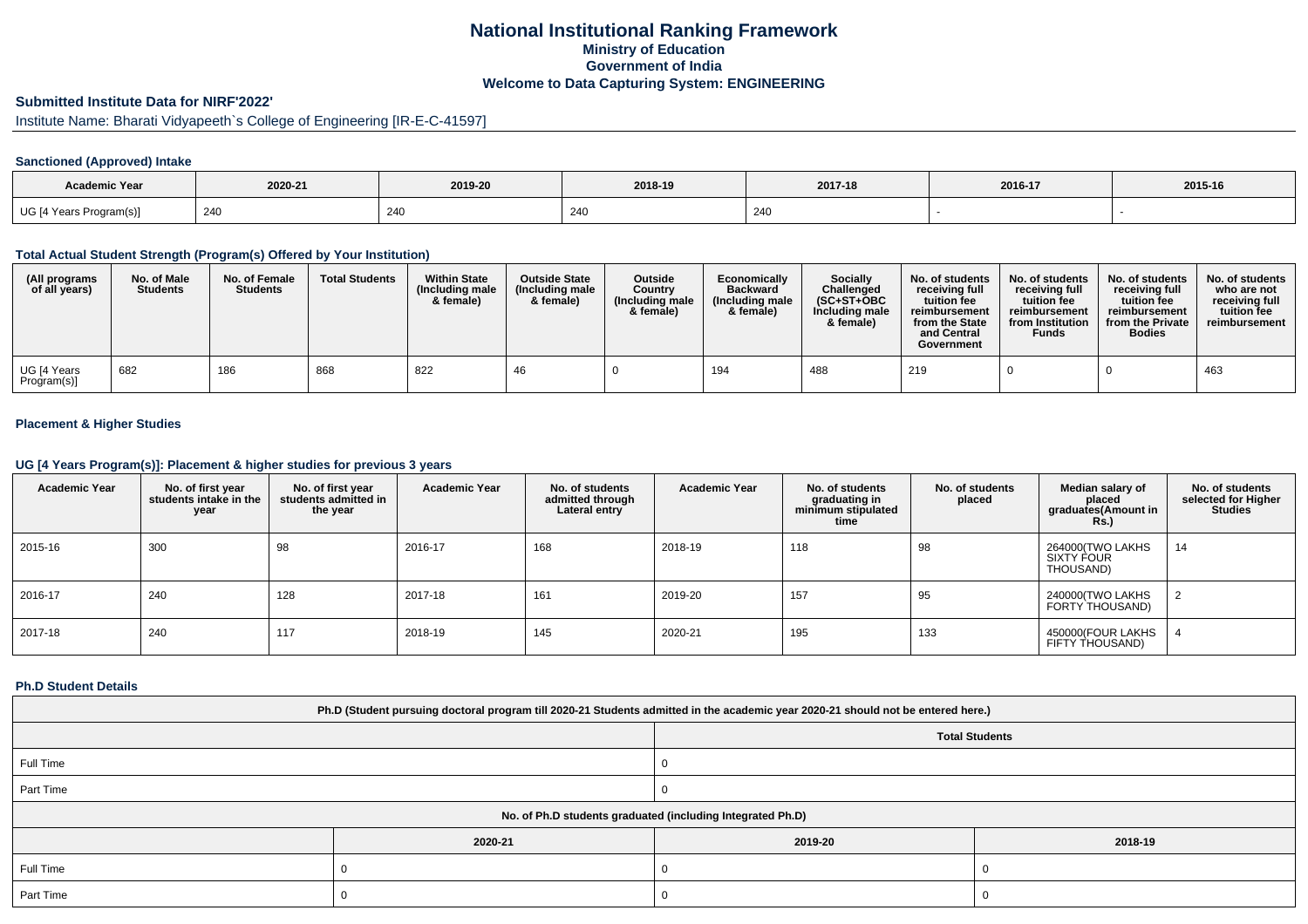#### **Financial Resources: Utilised Amount for the Capital expenditure for previous 3 years**

| <b>Academic Year</b>                                                                                                                                                                      | 2020-21                                                                    | 2019-20                                                                       | 2018-19                                                                    |  |  |  |  |  |  |
|-------------------------------------------------------------------------------------------------------------------------------------------------------------------------------------------|----------------------------------------------------------------------------|-------------------------------------------------------------------------------|----------------------------------------------------------------------------|--|--|--|--|--|--|
|                                                                                                                                                                                           | <b>Utilised Amount</b>                                                     | <b>Utilised Amount</b>                                                        | <b>Utilised Amount</b>                                                     |  |  |  |  |  |  |
| Annual Capital Expenditure on Academic Activities and Resources (excluding expenditure on buildings)                                                                                      |                                                                            |                                                                               |                                                                            |  |  |  |  |  |  |
| Library (Books, Journals and e-Resources only)                                                                                                                                            | 148800 (ONE LAKH FORTY EIGHT THOUSAND AND EIGHT<br>HUNDRED)                | 185992 (ONE LAKH EIGHTY FIVE THOUSAND NINE<br>HUNDRED AND NINETY TWO)         | 321805 (THREE LAKHS TWENTY ONE THOUSAND EIGHT<br>HUNDRED AND FIVE)         |  |  |  |  |  |  |
| New Equipment and software for Laboratories                                                                                                                                               | 912799 (NINE LAKHS TWELVE THOUSAND SEVEN<br>HUNDRED AND NINETY NINE)       | 750671 (SEVEN LAKHS FIFTY THOUSAND SIX HUNDRED<br>AND SEVENTY ONE)            | 2699340 (TWENTY SIX LAKHS NINETY NINE THOUSAND<br>THREE HUNDRED AND FORTY) |  |  |  |  |  |  |
| <b>Engineering Workshops</b>                                                                                                                                                              | 12418 (TWELVE THOUSAND FOUR HUNDRED AND<br>EIGHTEEN)                       | 269667 (TWO LAKHS SIXTY NINE THOUSAND SIX<br>HUNDRED AND SIXTY SEVEN)         | 1828740 (EIGHTEEN LAKHS TWENTY EIGHT THOUSAND<br>SEVEN HUNDRED AND FORTY)  |  |  |  |  |  |  |
| Other expenditure on creation of Capital Assets (For setting up<br>classrooms, seminar hall, conference hall, library, Lab, Engg<br>workshops excluding expenditure on Land and Building) | 3063492 (THIRTY LAKHS SIXTY THREE THOUSAND FOUR<br>HUNDRED AND NINETY TWO) | 2390574 (TWENTY THREE LAKHS NINETY THOUSAND<br>FIVE HUNDRED AND SEVENTY FOUR) | 2100568 (TWENTY ONE LAKHS FIVE HUNDRED AND SIXTY<br>EIGHT)                 |  |  |  |  |  |  |

## **Financial Resources: Utilised Amount for the Operational expenditure for previous 3 years**

| <b>Academic Year</b>                                                                                                                                                                            | 2020-21                                                                                        | 2019-20                                                                                    | 2018-19                                                                                    |  |  |  |  |  |  |
|-------------------------------------------------------------------------------------------------------------------------------------------------------------------------------------------------|------------------------------------------------------------------------------------------------|--------------------------------------------------------------------------------------------|--------------------------------------------------------------------------------------------|--|--|--|--|--|--|
|                                                                                                                                                                                                 | <b>Utilised Amount</b>                                                                         | <b>Utilised Amount</b>                                                                     | <b>Utilised Amount</b>                                                                     |  |  |  |  |  |  |
| <b>Annual Operational Expenditure</b>                                                                                                                                                           |                                                                                                |                                                                                            |                                                                                            |  |  |  |  |  |  |
| Salaries (Teaching and Non Teaching staff)                                                                                                                                                      | 39347471 (THREE CRORE NINETY THREE LAKHS FORTY<br>SEVEN THOUSAND FOUR HUNDRED AND SEVENTY ONE) | 47646435 (FOUR CRORE SEVENTY SIX LAKHS FORTY SIX<br>THOUSAND FOUR HUNDRED AND THIRTY FIVE) | 42699885 (FOUR CRORE SEVENTY SIX LAKHS FORTY SIX<br>THOUSAND FOUR HUNDRED AND THIRTY FIVE) |  |  |  |  |  |  |
| Maintenance of Academic Infrastructure or consumables and<br>other running expenditures (excluding maintenance of hostels<br>and allied services, rent of the building, depreciation cost, etc) | 8201272 (EIGHTY TWO LAKHS ONE THOUSAND TWO<br>HUNDRED AND SEVENTY TWO)                         | 645621 (SIX LAKHS FORTY FIVE THOUSAND SIX<br>HUNDRED AND TWENTY ONE)                       | 3365038 (THIRTY THREE LAKHS SIXTY FIVE THOUSAND<br>AND THIRTY EIGHT)                       |  |  |  |  |  |  |
| Seminars/Conferences/Workshops                                                                                                                                                                  | 20500 (TWENTY THOUSAND FIVE HUNDRED)                                                           | 98132 (NINETY EIGHT THOUSAND ONE HUNDRED AND<br>THIRTY TWO)                                | 176708 (ONE LAKH SEVENTY SIX THOUSAND SEVEN<br>HUNDRED AND EIGHT)                          |  |  |  |  |  |  |

#### **IPR**

| Calendar year            | 2020 | 2019 | 2018 |
|--------------------------|------|------|------|
| No. of Patents Published |      |      |      |
| No. of Patents Granted   |      |      |      |

## **Sponsored Research Details**

| <b>Financial Year</b>                    | 2020-21                                                    | 2019-20                                                  | 2018-19                                                      |
|------------------------------------------|------------------------------------------------------------|----------------------------------------------------------|--------------------------------------------------------------|
| Total no. of Sponsored Projects          |                                                            |                                                          |                                                              |
| Total no. of Funding Agencies            |                                                            |                                                          |                                                              |
| Total Amount Received (Amount in Rupees) | 553740                                                     | 153740                                                   | 113570                                                       |
| Amount Received in Words                 | FIVE LAKHS FIFTY THREE THOUSAND SEVEN HUNDRED<br>AND FORTY | ONE LAKH FIFTY THREE THOUSAND SEVEN HUNDRED<br>AND FORTY | ONE LAKH THIRTEEN THOUSAND SEVEN HUNDRED AND<br><b>FIFTY</b> |

#### **Consultancy Project Details**

| <b>Financial Year</b> | 2020-21 | 2019-20 | 2018-19 |
|-----------------------|---------|---------|---------|
|-----------------------|---------|---------|---------|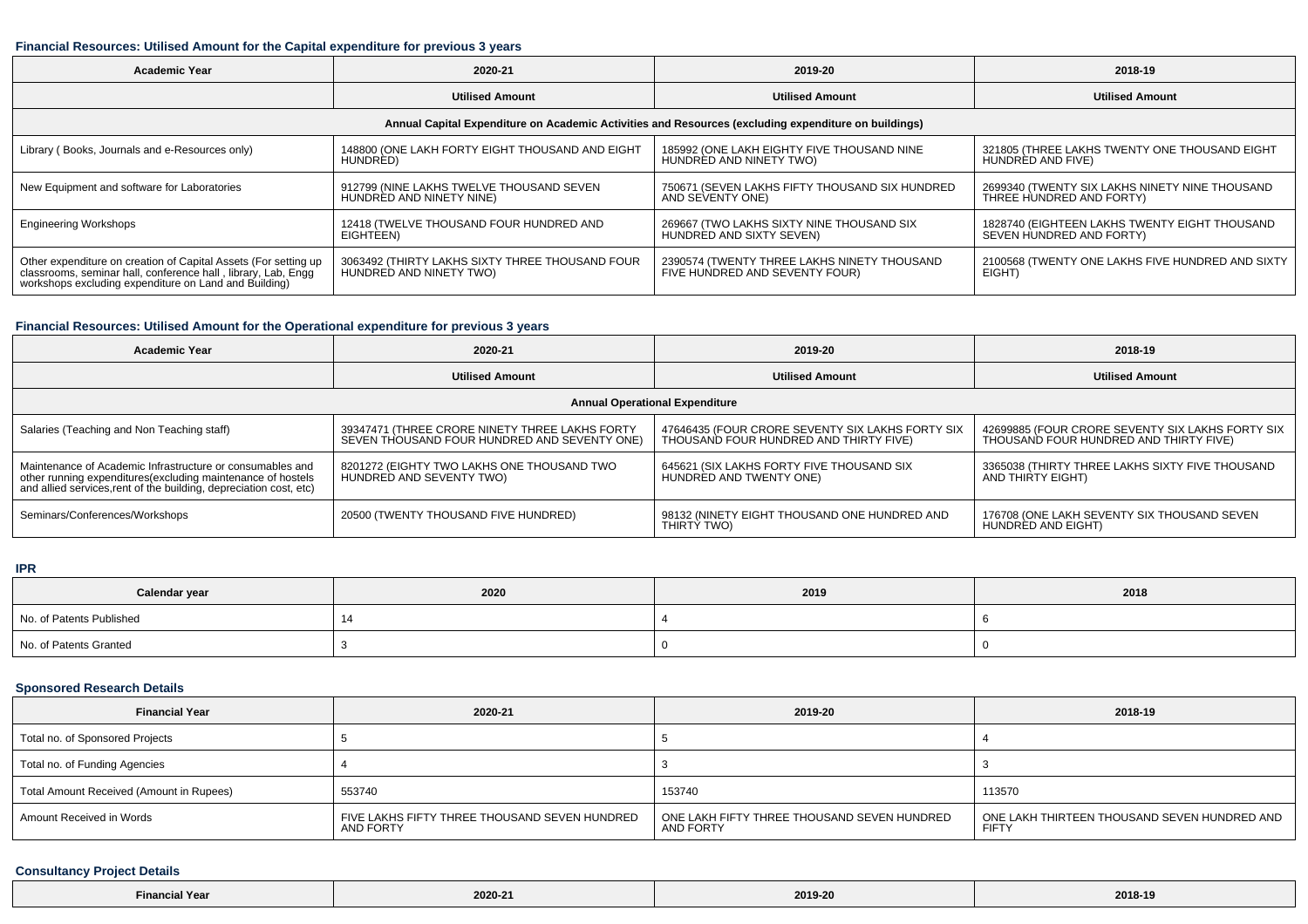| Total no. of Consultancy Projects        |      |      |                                             |
|------------------------------------------|------|------|---------------------------------------------|
| Total no. of Client Organizations        |      |      |                                             |
| Total Amount Received (Amount in Rupees) |      |      | 48709                                       |
| Amount Received in Words                 | Zero | Zero | FORTY EIGHT THOUSAND SEVEN HUNDRED AND NINE |

## **PCS Facilities: Facilities of physically challenged students**

| 1. Do your institution buildings have Lifts/Ramps?                                                                                                         | Yes, more than 80% of the buildings |
|------------------------------------------------------------------------------------------------------------------------------------------------------------|-------------------------------------|
| 2. Do your institution have provision for walking aids, including wheelchairs and transportation from one building to another for<br>handicapped students? | Yes                                 |
| 3. Do your institution buildings have specially designed toilets for handicapped students?                                                                 | Yes, more than 80% of the buildings |

#### **Faculty Details**

| Srno           | Name                                                      | Age | Designation                | Gender | Qualification | <b>Experience (In</b><br>Months) | <b>Currently working</b><br>with institution? | <b>Joining Date</b> | <b>Leaving Date</b>      | <b>Association type</b> |
|----------------|-----------------------------------------------------------|-----|----------------------------|--------|---------------|----------------------------------|-----------------------------------------------|---------------------|--------------------------|-------------------------|
|                | <b>INGOLE AVINASH</b><br><b>MURLIDHAR</b>                 | 35  | <b>Assistant Professor</b> | Male   | M.Tech        | 96                               | Yes                                           | 08-11-2013          | ц,                       | Regular                 |
| $\overline{2}$ | <b>WANI LALITA</b><br><b>KIRAN</b>                        | 48  | <b>Assistant Professor</b> | Female | M.E.          | 264                              | Yes                                           | 11-12-2013          | $\sim$                   | Regular                 |
| 3              | <b>RAUT NILESH</b><br><b>NARENDRA</b>                     | 34  | <b>Assistant Professor</b> | Male   | M.E.          | 96                               | Yes                                           | 11-08-2014          | $\overline{\phantom{a}}$ | Regular                 |
| $\overline{4}$ | <b>PAWAR SANKET</b><br><b>SUNIL</b>                       | 32  | <b>Assistant Professor</b> | Male   | M.Tech        | 101                              | Yes                                           | 22-12-2015          | $\sim$                   | Regular                 |
| 5              | RATHOD SATISHA<br>TUKARAM                                 | 37  | <b>Assistant Professor</b> | Male   | M.E.          | 120                              | Yes                                           | 10-09-2015          | $\sim$                   | Regular                 |
| 6              | <b>MANE ATISH</b><br><b>BABURAO</b>                       | 40  | <b>Assistant Professor</b> | Male   | M.Tech        | 204                              | Yes                                           | 10-10-2016          | $\sim$                   | Regular                 |
| $\overline{7}$ | <b>JAIN NIDHI</b><br>ANUPAM                               | 43  | <b>Assistant Professor</b> | Female | Ph.D          | 190                              | Yes                                           | 01-08-2017          | $\sim$                   | Regular                 |
| 8              | <b>HASARMANI</b><br><b>TOTAPPA</b><br><b>SHIVLINGAPPA</b> | 39  | <b>Assistant Professor</b> | Male   | M.Tech        | 204                              | Yes                                           | 01-08-2012          | $\sim$                   | Regular                 |
| 9              | <b>MOKASHI</b><br><b>DEVDATTA</b><br>KASHINATH            | 40  | <b>Assistant Professor</b> | Male   | M.Tech        | 192                              | Yes                                           | 01-08-2012          | $\sim$                   | Regular                 |
| 10             | JADHAV VISHWAS<br><b>SAMPATRAO</b>                        | 41  | <b>Assistant Professor</b> | Male   | M.E.          | 216                              | Yes                                           | 01-08-2012          | $\sim$                   | Regular                 |
| 11             | <b>CHATE PARINITA</b><br><b>JAGANNATH</b>                 | 38  | <b>Assistant Professor</b> | Female | M.E.          | 137                              | Yes                                           | 16-12-2013          | $\overline{\phantom{a}}$ | Regular                 |
| 12             | <b>PATIL</b><br>SUNILKUMAR<br><b>RAJARAM</b>              | 49  | <b>Assistant Professor</b> | Male   | M.E.          | 228                              | Yes                                           | 02-05-2014          | $\overline{\phantom{a}}$ | Regular                 |
| 13             | PATIL AJIT<br><b>RAJARAM</b>                              | 32  | <b>Assistant Professor</b> | Male   | M.Tech        | 108                              | Yes                                           | 15-12-2014          | $\sim$                   | Regular                 |
| 14             | KADAM YOGESH<br><b>VASANT</b>                             | 34  | <b>Assistant Professor</b> | Male   | M.E.          | 156                              | Yes                                           | 01-08-2015          | $\sim$                   | Regular                 |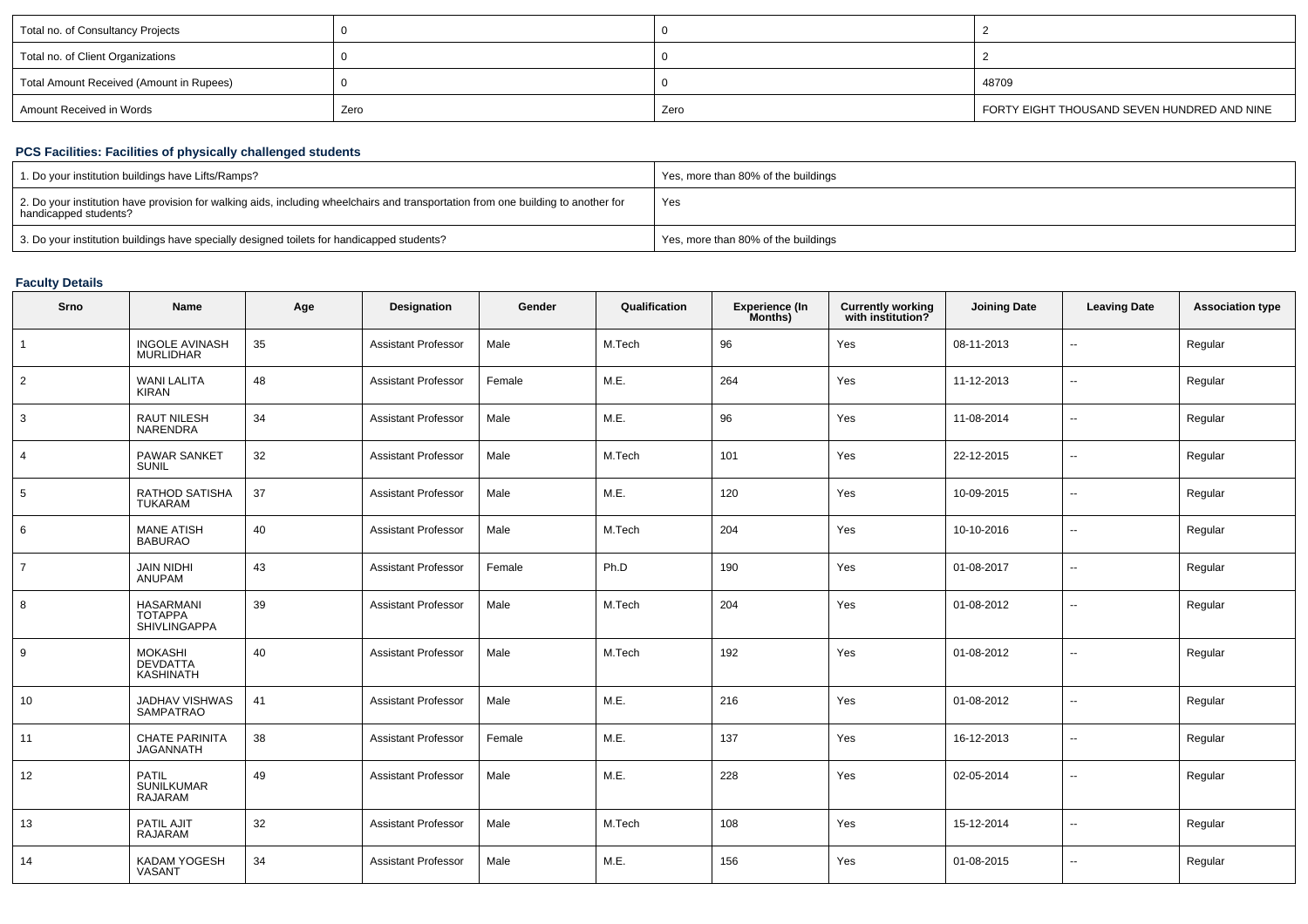| 15 | SALUNKHE<br><b>PRAMOD</b><br>PANDURANG                | 30 | <b>Assistant Professor</b> | Male   | M.Tech | 92  | Yes | 09-03-2016 |                          | Regular |
|----|-------------------------------------------------------|----|----------------------------|--------|--------|-----|-----|------------|--------------------------|---------|
| 16 | PATIL MEGHA<br>ADHIKRAO                               | 31 | <b>Assistant Professor</b> | Female | M.Tech | 84  | Yes | 15-02-2016 | $\overline{\phantom{a}}$ | Regular |
| 17 | PAWAR PRAJAKTA<br>DAGADU                              | 31 | <b>Assistant Professor</b> | Female | M.Tech | 101 | Yes | 29-08-2016 | $\sim$                   | Regular |
| 18 | YADAV PRIYANKA<br>ANKUSH                              | 28 | <b>Assistant Professor</b> | Female | M.E.   | 60  | Yes | 09-06-2016 | $\sim$                   | Regular |
| 19 | <b>KALE SIDDHANT</b><br>RAJESH                        | 30 | <b>Assistant Professor</b> | Male   | M.E.   | 84  | Yes | 01-07-2017 | $\sim$                   | Regular |
| 20 | PATIL UDAY<br><b>SHANKAR</b>                          | 46 | <b>Assistant Professor</b> | Male   | M.Tech | 264 | Yes | 01-08-2012 | $\sim$                   | Regular |
| 21 | DATARKAR<br><b>AVINASH ASHOK</b>                      | 34 | <b>Assistant Professor</b> | Male   | M.Tech | 108 | Yes | 21-08-2012 | $\sim$                   | Regular |
| 22 | <b>MANE SWAPNIL</b><br>CHANDRAKANT                    | 37 | <b>Assistant Professor</b> | Male   | M.E.   | 132 | Yes | 02-01-2013 | $\overline{\phantom{a}}$ | Regular |
| 23 | PATIL<br>RAJENDRAKUMAR<br>NARAYAN                     | 51 | Professor                  | Male   | Ph.D   | 372 | Yes | 24-04-2018 | $\sim$                   | Regular |
| 24 | SINGH NILESH<br><b>RAJENDRA</b>                       | 33 | <b>Assistant Professor</b> | Male   | M.Tech | 108 | Yes | 10-12-2013 | $\sim$                   | Regular |
| 25 | <b>CHOUDHARI</b><br><b>LEENA PRAMOD</b>               | 33 | <b>Assistant Professor</b> | Female | M.E.   | 96  | Yes | 09-12-2013 | $\overline{\phantom{a}}$ | Regular |
| 26 | <b>TAMBADE</b><br><b>SHRIDHAR</b><br><b>SHRINIWAS</b> | 34 | <b>Assistant Professor</b> | Male   | M.Tech | 125 | Yes | 12-01-2015 | $\sim$                   | Regular |
| 27 | PATIL SANGRAM<br>CHANDRAKANT                          | 31 | <b>Assistant Professor</b> | Male   | M.E.   | 101 | Yes | 15-12-2015 | --                       | Regular |
| 28 | <b>KADAM SHANKAR</b><br><b>NIVAS</b>                  | 29 | <b>Assistant Professor</b> | Male   | M.Tech | 101 | Yes | 20-08-2015 | --                       | Regular |
| 29 | <b>BHONGALE ATUL</b><br>GAUTTAM                       | 34 | <b>Assistant Professor</b> | Male   | M.Tech | 84  | Yes | 03-07-2015 | --                       | Regular |
| 30 | PASARKAR<br><b>AMRUTA MAYUR</b>                       | 31 | <b>Assistant Professor</b> | Female | M.Tech | 84  | Yes | 17-07-2017 | --                       | Regular |
| 31 | <b>NATH</b><br><b>DEEPSHIKHA</b><br><b>PUSHKAR</b>    | 38 | <b>Assistant Professor</b> | Female | M.E.   | 108 | Yes | 06-08-2012 | --                       | Regular |
| 32 | ATRE PRADEEP<br>PRABHAKAR                             | 46 | <b>Assistant Professor</b> | Male   | Ph.D   | 264 | Yes | 01-08-2012 | $\overline{\phantom{a}}$ | Regular |
| 33 | <b>WANI ATUL</b><br>BABURAO                           | 45 | <b>Assistant Professor</b> | Male   | M.Tech | 270 | Yes | 26-07-2012 | $\overline{\phantom{a}}$ | Regular |
| 34 | BALA KUMKUM<br>ANANDKUMAR                             | 34 | <b>Assistant Professor</b> | Female | M.E.   | 96  | Yes | 12-11-2013 | $\overline{\phantom{a}}$ | Regular |
| 35 | <b>GAWHALE SWATI</b><br>GOPAL                         | 35 | <b>Assistant Professor</b> | Female | M.E.   | 96  | Yes | 21-10-2013 | $\overline{\phantom{a}}$ | Regular |
| 36 | KATKAR AJAY<br>ANANDRAO                               | 50 | <b>Assistant Professor</b> | Male   | M.E.   | 300 | Yes | 18-08-2014 | $\overline{\phantom{a}}$ | Regular |